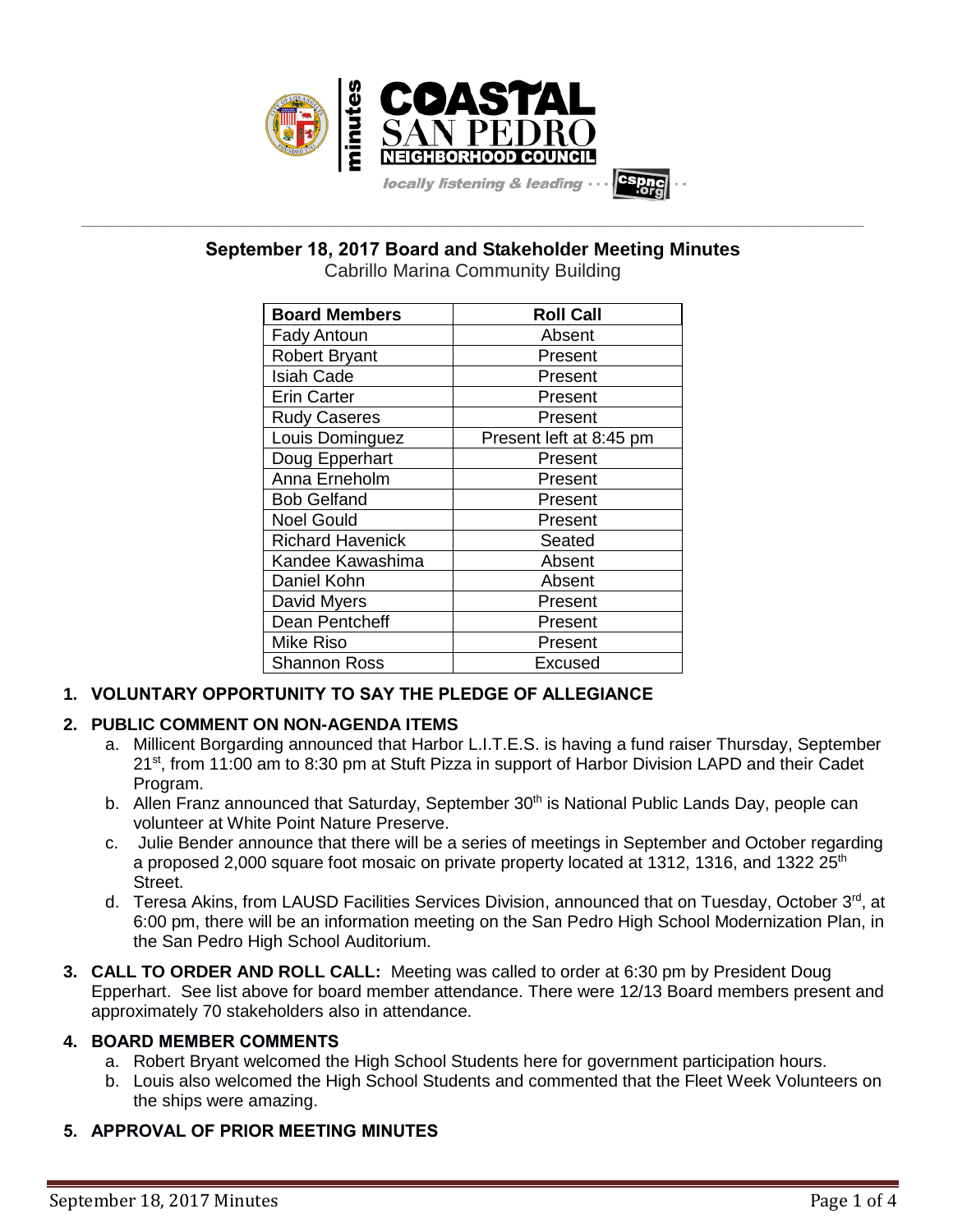Motion by **Robert Bryant** to approve the August 21, 2017 meeting minutes, second by **Louis Dominguez**, and passed with 12 yes (Bryant, Cade, Carter, Caseres, Dominguez, Epperhart, Erneholm, Gelfand, Gould, Myers, Pentcheff, and Riso), 0 no, 0 abstentions, and 1 not yet seated.

# **6. REPORTS FROM GOVERNMENT AGENCY REPRESENTATIVES**

- a. **Port of Los Angeles Port Police** Aldo Morales, Maritime Community Relations Officer
	- i. Officer Morales gave a brief overview of crime statistics related to the Port.
	- ii. Officer Morales answered questions from the board and stakeholders.
- b. **Councilman Joe Buscaino** San Pedro Field Deputy Ryan Ferguson
	- i. Mr. Ferguson provided a written report. To view the full report please go to nwsanpedro.org or use the following link [http://nwsanpedro.org/council-district-15-reports](http://nwsanpedro.org/council-district-15-reports/). Some highlights follow:
		- I. The Hamilton Avenue widening project Trees and shrubs in the public right of way have been cleared out.
		- II. The Elks Lodge is expected to be finished around March 2018.
		- III. The Los Angeles Conservation Corps, in collaboration with CD15, will be planting trees in the meridian of Western Avenue.
	- ii. Mr. Ferguson answered questions from the board and stakeholders.
- c. **Department of Neighborhood Empowerment (DONE)** Octaviano Rios, Neighborhood Council Advocate
	- i. The annual Congress of Neighborhoods, last Saturday, was well attended and very successful.
	- ii. He reminded board members to please complete the demographic survey in their monthly profile.
	- iii. Mr. Rios commented that the board currently has only one person authorized to file Community Impact Statements. Perhaps they would like to appoint some others, you can have a total of five.
	- iv. Ray Regalado, President of Northwest San Pedro Neighborhood Council is being considered to fill the vacant Harbor Area Board of Neighborhood Commissioners seat.
	- v. Mr. Rios answered questions from the board and stakeholders.
- d. **LAPD REPORT** Acting Senior Lead Officer Paul Winter Not present i. Officer Winter's contact information; email [32508@lapd.online](mailto:32508@lapd.online) and cell phone 310-867-2168.
- e. **Port of Los Angeles** Augie Bezmalinovich Not present
- f. **Congresswoman Nanette Barragan** Morgan Roth Field Representative Not present
- g. **Senator Steven Bradford** Brenda Baker Not present

# **7. ELECTION BY THE BOARD OF A BOARD MEMBER TO FILL A VACANT SEAT**

a. Candidates Richard Havenick and Chris Johnson were considered. Richard Havenick was elected by majority vote.

To view text and other material for motions please go to the [agenda package](http://www.cspnc.org/wp-content/uploads/2017/09/2017-09-18-CoastalSPNC-BoardAgenda-1.pdf) posted on the Coastal San Pedro Neighborhood Council website at [http://www.cspnc.org/.](http://www.cspnc.org/)

#### **8. MOTION SUPPORTING COMMENTS REGARDING THE I-710 CORRIDOR PROJECT** Motion from committee, passed with 8 yes (Cade, Carter, Caseres, Erneholm, Gelfand, Gould, Havenick, and Pentcheff), 2 noes (Bryant and Myers), and 3 abstentions (Dominguez, Epperhart, and Riso).

**9. MOTION SUPPORTING COMMENTS REGARDING THE DRAFT SUPPLEMENTAL ENVIRONMENTAL IMPACT REPORT — BERTHS 97-109 [CHINA SHIPPING] CONTAINER TERMINAL PROJECT Motion** by **David Myers** to hold final hearing on this matter to the end of this board meeting to give the committee an opportunity to revise the motion by removing questions and entering the direct statements, outcomes, and demands, second by **Mike Riso**, failed with 3 yes (Gelfand, Myers, and Riso), 9 noes (Bryant, Cade, Carter, Caseres, Dominguez, Erneholm, Gould, Havenick, and Pentcheff), and 1 abstention (Epperhart).

**Motion** from committee, passed with 10 yes (Bryant, Cade, Carter, Caseres, Dominguez, Erneholm, Gould, Havenick, Pentcheff, and Riso), 2 noes (Gelfand and Myers), and 1 abstentions (Epperhart).

## **10. MOTION TO ALLOCATE FUNDS FOR A DROPBOX ACCOUNT FOR USE AS A SHARED RESOURCE TO PROVIDE PUBLIC ACCESS**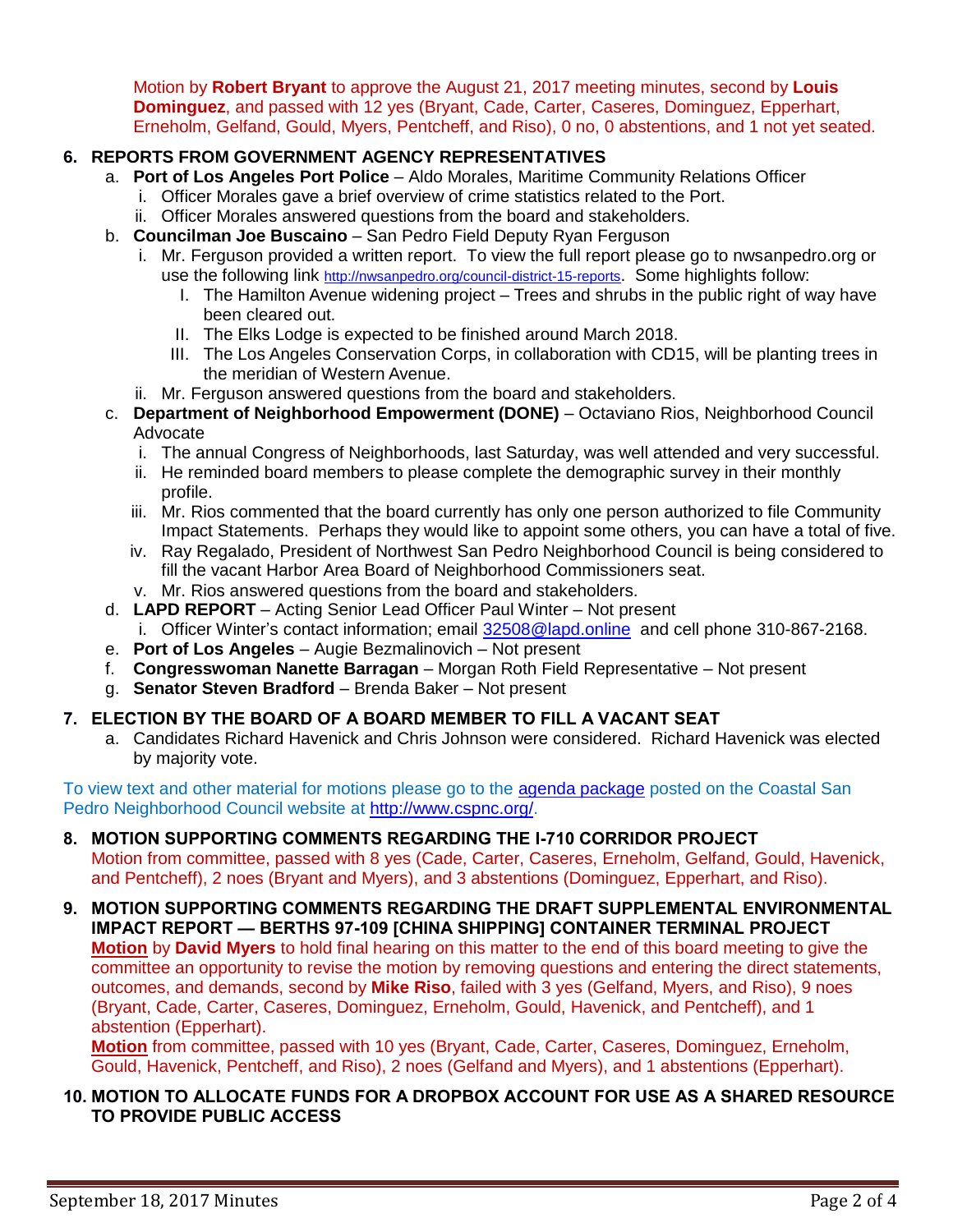Motion from committee, passed with 6 yes (Bryant, Gelfand, Gould, Myers, Pentcheff, and Riso), 2 noes (Cade and Erneholm), 3 abstentions (Carter, Dominguez, and Epperhart), and 2 ineligible (Caseres and Havenick).

## **11. MOTION TO DISCONTINUE PROVISION OF BOTTLED WATER AT CSPNC MEETINGS**

**Motion** by **David Myers** to refer the issue back to committee, second by **Robert Bryant**, and failed with 4 yes (Bryant, Dominguez, Gelfand, and Myers), 8 noes (Caseres, Cade, Carter, Erneholm, Gould, Havenick, Pentcheff, and Riso), and 1 abstention (Epperhart). **Motion** from committee, passed with 7 yes (Cade, Carter, Caseres, Erneholm, Gould, Havenick, and

Pentcheff), 5 noes (Bryant, Dominguez, Gelfand, Myers, and Riso), and 1 abstention (Epperhart).

### **12. MOTION TO RESCIND AND EXPUNGE FROM THE MINUTES THE RESOLUTION ADOPTED 15 MAY 2017 REGARDING LOS ANGELES COUNCIL FILE 17-0600**

Motion by **David Myers** to rescind and expunge from the minutes the resolution adopted 15 May 2017 regarding Los Angeles Council File 17-0600, second by **Bob Gelfand**, and passed with 11 yes (Bryant, Cade, Carter, Erneholm, Epperhart, Gelfand, Gould, Havenick, Myers, Pentcheff, and Riso), 2 noes (Caseres and Dominguez), and 0 abstentions.

**13. MOTION TO INCLUDE FINANCIAL ITEMS IN MONTHLY GOVERNING BOARD MEETING AGENDAS** Motion by **David Myers** to include financial items in monthly Governing Board meeting agendas, second by **Louis Dominguez**, and passed with 13 yes (Bryant, Cade, Carter, Caseres, Dominguez, Erneholm, Epperhart, Gelfand, Gould, Havenick, Myers, Pentcheff, and Riso), 0 noes, and 0 abstentions.

## **14. COMMITTEE REPORTS**

- a. Budget & Finance Committee Chair Bob Bryant announced that as of today they have received two Neighborhood Purpose Grant (NPG) applications. The extended deadline to submit applications is Friday, October 13th.
- b. Emergency Preparedness and Public Safety Committee Chair Bob Gelfand announced that on Saturday, September 23<sup>rd</sup>, the Neighborhood Council Emergency Preparedness Alliance is meeting.
- c. FilmLA Liaison Bob Gelfand attended the FilmLA workshop at Congress of Neighborhoods at which he learned that the City is giving out filming permits and FilmLA approves them.
- d. Planning and Transportation Committee Chair Mike Riso commented on some of the changes to control of intersections in the area that the committee is working on.
- e. Environment and Sustainability Committee Chair Anna Erneholm announced the next meeting will be on Monday, September  $25<sup>th</sup>$ , at 6:30 at the Marine Exchange.
- f. Economic Development Committee Chair David Myers commented that the committee is working on coordination with the City and CD15. He encouraged people to get involved.

## **15. BUDGET AND FINANCE, INCLUDING APPROVAL OF MONTHLY EXPENDITURE REPORT**

**Motion** from committee to approve the August Monthly Expenditure Report (MER), passed with 11 yes (Bryant, Cade, Carter, Dominguez, Epperhart, Erneholm, Gelfand, Gould, Myers, Pentcheff, and Riso), 0 noes, 0 abstentions, and 2 ineligible (Caseres and Havenick).

**Motion** from committee to approve Lloyd Staffing invoices #6-614889 for \$180.18 and #6-614982 for \$205.92 for transcription services, and The Mailroom invoice #0418-CSPNC for \$283.99, passed with 11 yes (Bryant, Cade, Carter, Dominguez, Epperhart, Erneholm, Gelfand, Gould, Myers, Pentcheff, and Riso), 0 noes, 0 abstentions, and 2 ineligible (Caseres and Havenick).

## **16. APPOINTMENTS OF COMMITTEE MEMBERS AND COMMITTEE OFFICERS**

a. Millicent Borgarding is appointed to the Budget and Finance and Sustainability Committees.

### **17. APPOINTMENT OF BOARD MEMBERS AUTHORIZED TO FILE COMMUNITY IMPACT STATEMENTS** Motion by **David Myers** to appoint board members Robert Bryant, Isiah Cade, Noel Gould, David Myers,

and Mike Riso as designated Community Impact Statement filers, second by **Bob Gelfand**, and passed with 12 yes (Bryant, Cade, Carter, Caseres, Epperhart, Erneholm, Gelfand, Gould, Havenick, Myers, Pentcheff, and Riso), 0 no, 0 abstentions, and 1 left meeting early (Dominguez,).

## **18. ANNOUNCEMENTS** – None

#### **19. PUBLIC COMMENT ON NON-AGENDA ITEMS** – None